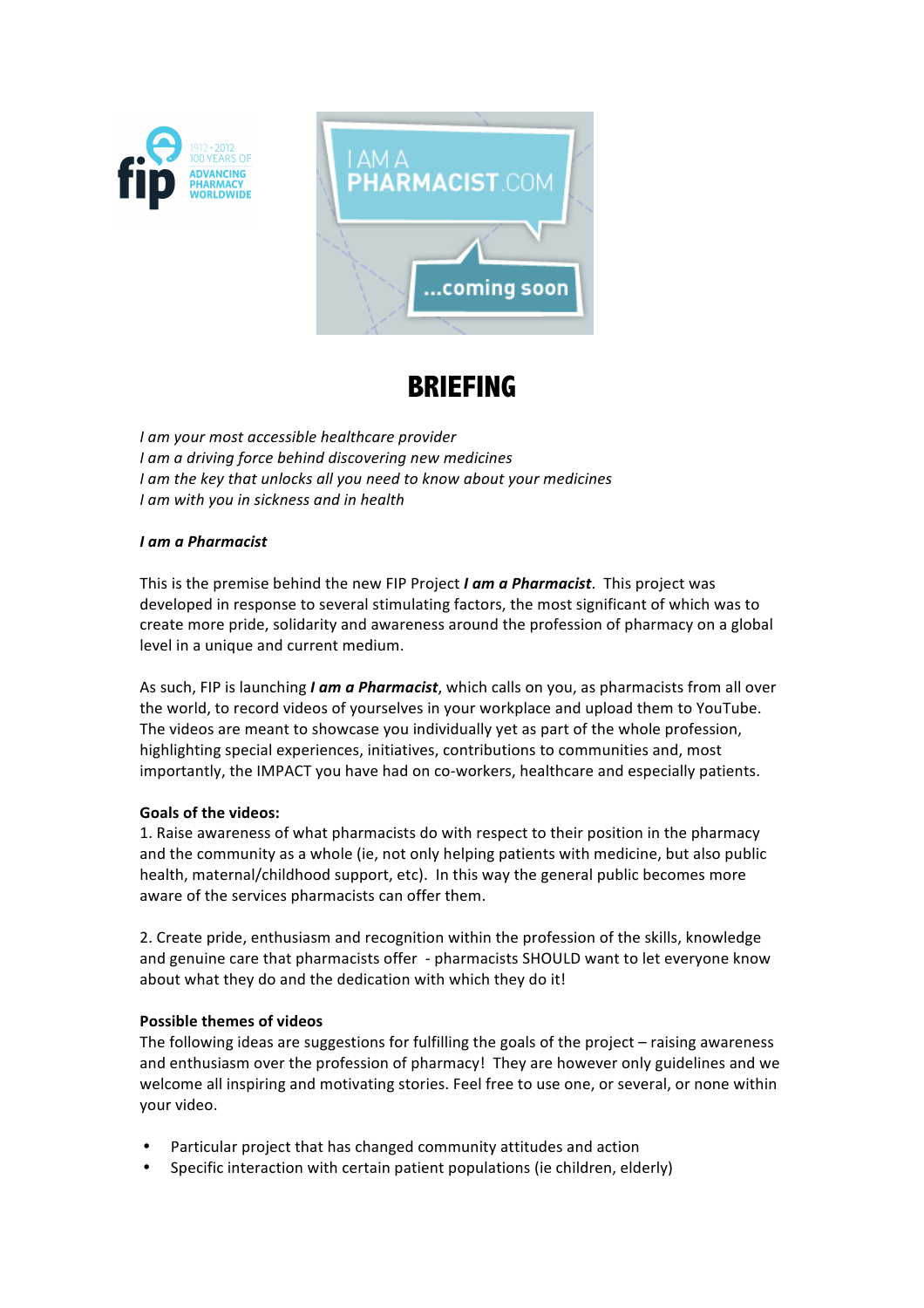- Challenges or success with policy change or governments and what impact that had on patients
- Scientific discoveries and where they have led link it to a publically (lay) recognisable
- What inspires YOU as a pharmacist? How do you pass this inspiration on to others?
- What is the most important thing the world should know about pharmacists? About YOU as a pharmacist?
- What is your ideal vision for pharmacist? What would they do?
- If you could design a pharmacist Superhero, what would their powers be? What impact would he/she have on the world around them?
- What would the world come to without pharmacists? What do pharmacists need to do to ensure they are always valued?
- . What are the best "tricks of the trade" you have picked up within your practice for getting the message across to patients, whether it be regarding medicines or healthy lifestyles?
- What are the biggest challenges for practice in your country? How do you (try to) overcome them?
- Pharmacists are often rated one of the most trusted professions what is the most shocking thing a patient has ever said to you in confidence?
- Who has been your biggest role model/ inspiration?
- What has been your most rewarding patient experience (e.g. I remember this one patient…)

Do you have something special to say, or a unique story relating to:

- Right medicine, right patient (or, wrong medicine, wrong patient?)
- Adherence
- The Power of Information

If so, tell us about it and directly comment on topics that will be discussed at the FIP Centennial Congress Roundtables!

## **Tips for your Videos**

Style:

- . I am a Pharmacist is for real pharmacists, no staged videos will be released or posted
- Please always introduce yourself and where you are, and don't forget a closing goodbye remark to the rest of the world!
- Make sure the camera is focused on you (not, for example, only shooting from the neck down) and feel free to show use your work environment
- Keep the videos as positive as possible even when reporting on heavy or intense experiences, please highlight the positive role that you/the pharmacist has played.
- Remember you are speaking to both fellow pharmacists and the general public, so make sure not to use too many "pharmacy/healthcare" terms that the majority of people would not understand
- Appear in the video as you would appear in your work place
- Advertising of products is not allowed
- Focus on strengths and positivity, not the negative aspects of your job/story
- . You MUST end the clip with "I am [full name] and I am a Pharmacist!" (videos without this statement will not be considered for publication.